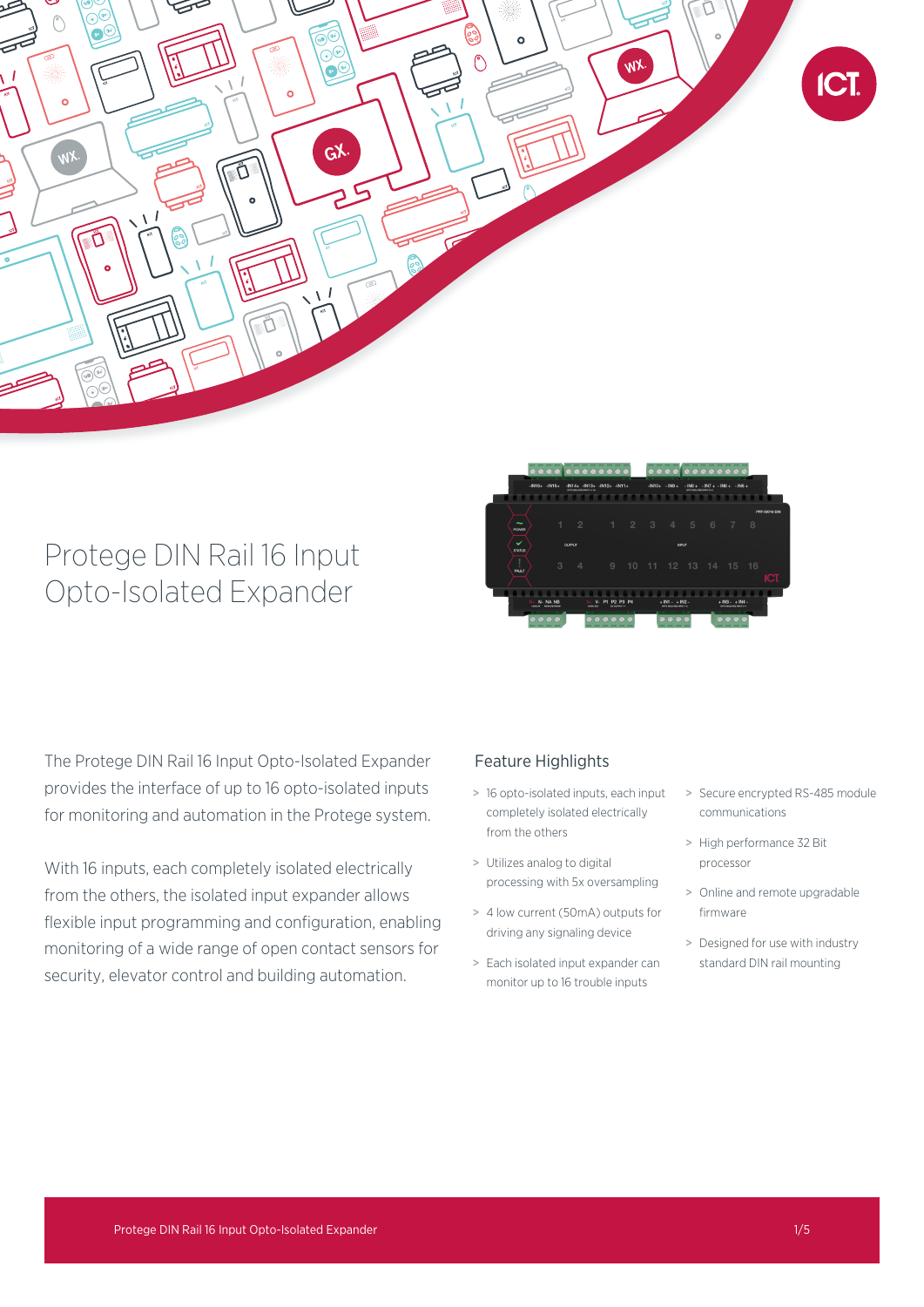# Connectivity and System Expansion

Expanding the Protege system with local inputs and outputs from the DIN Rail 16 Input Opto-Isolated Expander allows convenient, cost-effective expansion with the following additional benefits:

- > 16 opto-isolated inputs capable of a large voltage range, ideal for use in elevator control or building automation
- > 4 multi-function outputs for use in any output programming, ideal for connection in an electrical switch room to control signage, lighting, building automation or system indicators
- > Address configuration of the isolated input expander is achieved using the address programming feature of the Protege system controller

## LED Indicators

The isolated input expander features comprehensive diagnostic indicators that can aid in diagnosing faults and conditions. LED indicators on the isolated input expander include:

- > Status indicator
- > Fault indicator
- > Power indicator
- > Output indicators
- > Input status indicators

# Communication

A single RS-485 communication interface port used for all network communication functions and interconnection to other modules.

# Power Supply

Device power is supplied from a 12VDC input. Ultra low current requirements ensure cost-effective power distribution.

# Upgradable Firmware

Utilizing the latest flash technology and high performance communication mediums, the firmware can be updated via the Protege interface.

# Wall Mountable

The additional wall mounting feature provides absolute convenience and flexibility in module positioning.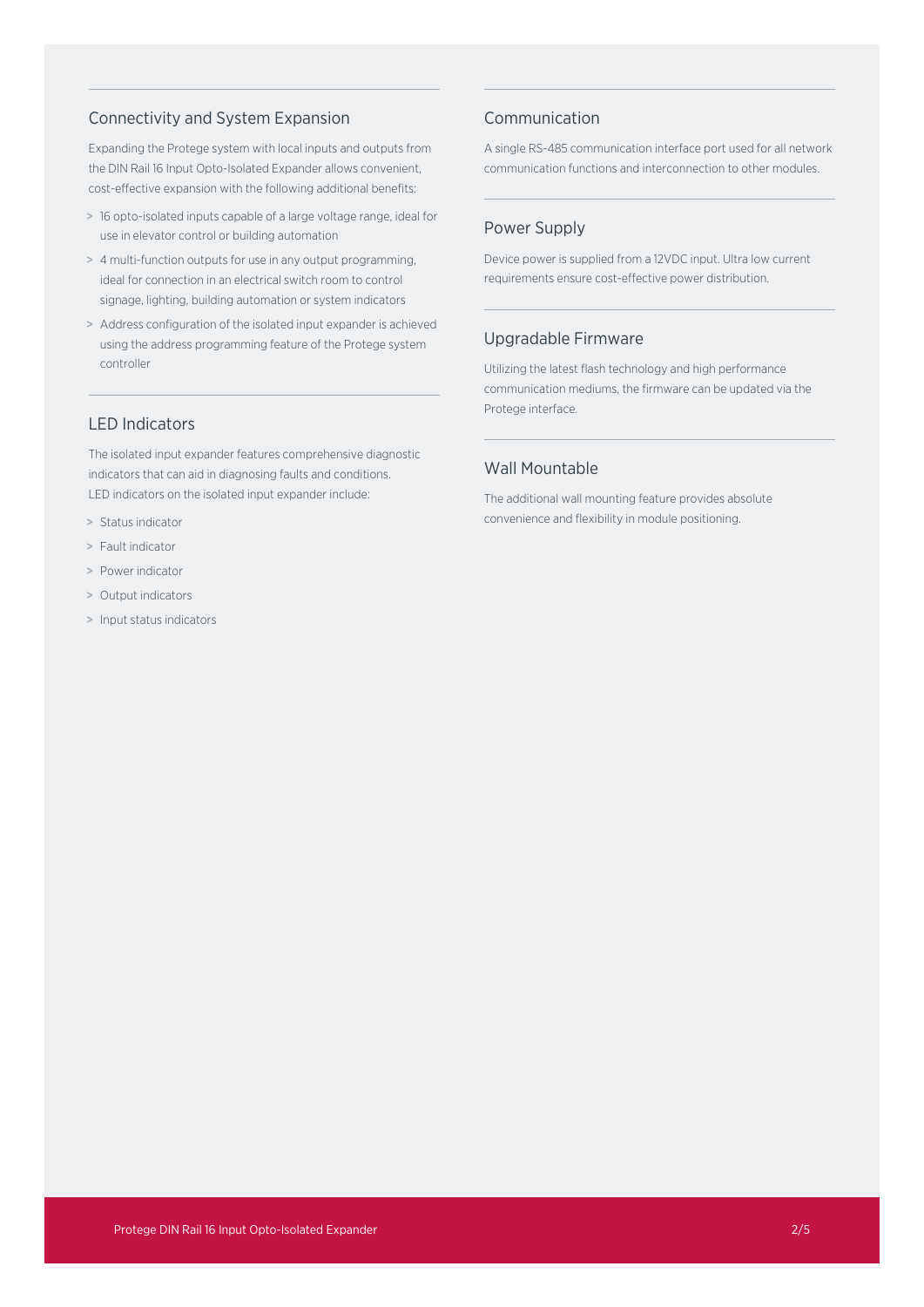# Technical Specifications

| <b>Ordering Information</b>                |                                                                      |
|--------------------------------------------|----------------------------------------------------------------------|
| PRT-ISO16-DIN                              | Protege DIN Rail 16 Input Opto-Isolated Expander                     |
| <b>Power Supply</b>                        |                                                                      |
| DC Input Voltage                           | $11-14V$ DC.                                                         |
| DC Output Voltage (DC IN Pass-<br>Through) | 10.45-13.85VDC 0.7A (Typical) Electronic Shutdown at 1.1A            |
| Operating Current                          | 80mA (Typical)                                                       |
| Low Voltage Cutout                         | 8.7VDC                                                               |
| Low Voltage Restore                        | 10.5VDC                                                              |
| Communication                              |                                                                      |
| <b>RS-485</b>                              | Isolated Module Network                                              |
| <b>Inputs</b>                              |                                                                      |
| Operating Voltage                          | 10V to 250V (DC/AC RMS) 35-75Hz                                      |
| Input Type                                 | 16 Galvanic Isolated (10ms to 1hr Input Speed Programmable)          |
| Input Current Draw                         | Current 3mA per input @ 220VDC                                       |
| <b>Outputs</b>                             |                                                                      |
| Outputs                                    | 4 (50mA Max) Open Collector                                          |
| <b>Dimensions</b>                          |                                                                      |
| Dimensions (L x W x H)                     | 156.8 x 90 x 60mm (6.17 x 3.54 x 2.36")                              |
| Net Weight                                 | 289g (10.2oz)                                                        |
| Gross Weight                               | 390g (13.8oz)                                                        |
| <b>Operating Conditions</b>                |                                                                      |
| Operating Temperature                      | -10° to 55°C (14° to 131°F)                                          |
| Storage Temperature                        | $-10^{\circ}$ to 85 $^{\circ}$ C (14 $^{\circ}$ to 185 $^{\circ}$ F) |
| Humidity                                   | 0%-93% non-condensing, indoor use only (relative humidity)           |
| Mean Time Between Failures (MTBF)          | 784,316 hours (calculated using RFD 2000 (UTE C 80-810) Standard)    |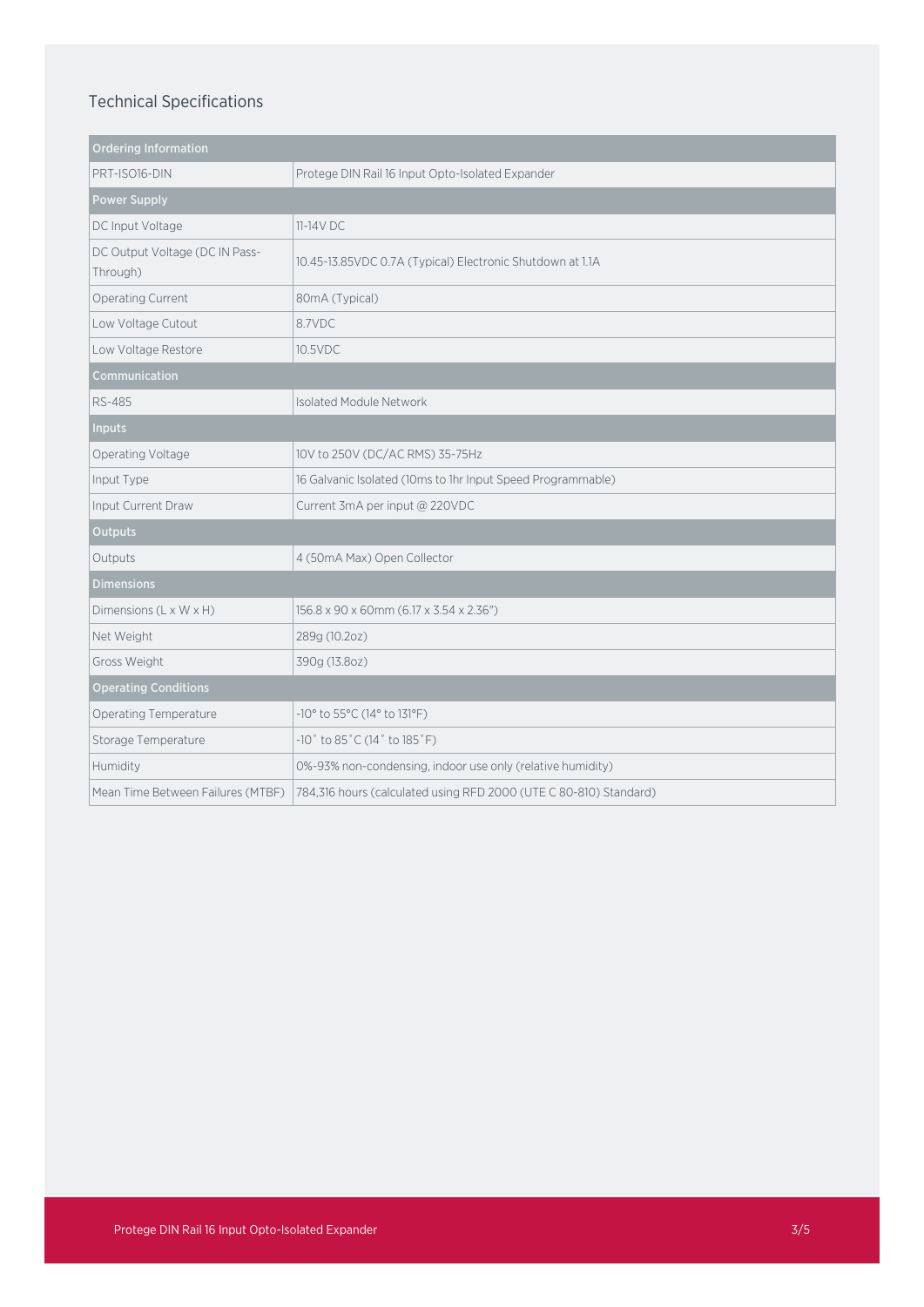## Regulatory Notices

#### RCM (Australian Communications and Media Authority (ACMA))

This equipment carries the RCM label and complies with EMC and radio communications regulations of the Australian Communications and Media Authority (ACMA) governing the Australian and New Zealand (AS/NZS) communities.

### CE – Compliance with European Union (EU)

Conforms where applicable to European Union (EU) Low Voltage Directive (LVD) 2014/35/EU, Electromagnetic Compatibility (EMC) Directive 2014/30/EU, Radio Equipment Directive (RED)2014/53/EU and RoHS Recast (RoHS2) Directive: 2011/65/EU + Amendment Directive (EU) 2015/863.

This equipment complies with the rules of the Official Journal of the European Union, for governing the Self Declaration of the CE Marking for the European Union as specified in the above directives.

Security Grade 4, Environmental Class II, EN 50131-1:2006+A2:2017, EN 50131-3:2009, EN 50131-6:2008+A1:2014, EN 50131-10:2014, EN 50136-1:2012, EN 50136-2:2013, EN 60839-11-1:2013, Power frequency magnetic field immunity tests EN 61000-4-8, Readers Environmental Class: IVA, IK07.

#### UK Conformity Assessment (UKCA) Mark

This equipment carries the UKCA label and complies with all applicable standards.

#### Federal Communications Commission (FCC)

FCC Rules and Regulations CFR 47, Part 15, Class A.

This equipment complies with the limits for a Class A digital device, pursuant to Part 15 of the FCC rules. Operation is subject to the following two conditions: (1) This device may not cause harmful interference; (2) This device must accept any interference received, including interference that may cause undesired operation.

#### Industry Canada

#### ICES-003

This is a Class A digital device that meets all requirements of the Canadian Interference-Causing Equipment Regulations. Cet appareil numérique de la classe A est conforme à la norme NMB-003 du Canada.

#### CAN ICES-3 (A)/NMB-3(A)

> For a full regulatory and approval list please visit the ICT website.